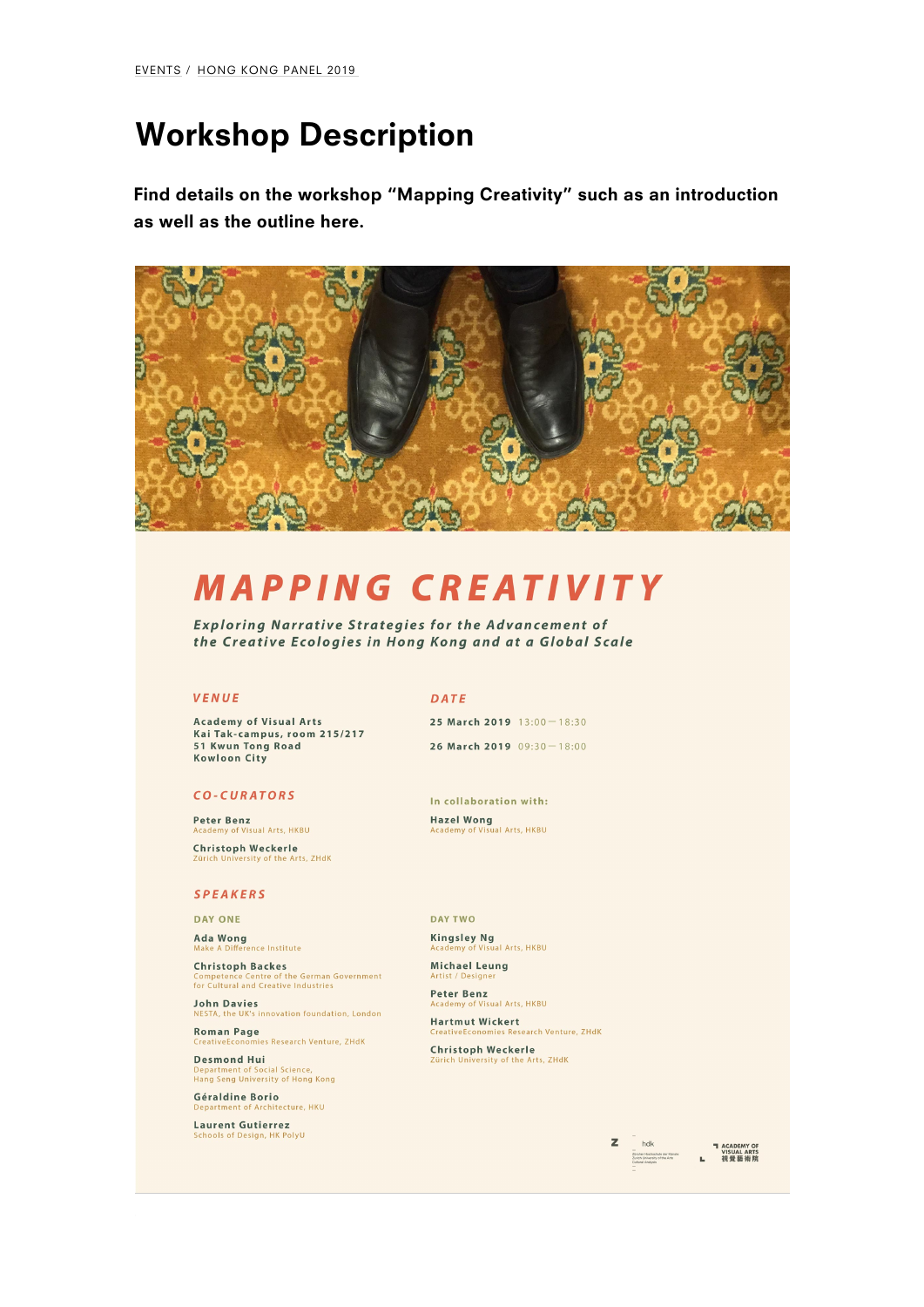(View large version of the poster)

[The significance of p](http://creativeeconomies.zhdk.ch/images-entry/ava.jpg)rocesses and practices of the creative indu fields (economic, socio-cultural etc.) has long been established practice; yet, many stakeholders in politics, administration and business community are still not fully aware of the sector s imp structures, policies, regulations and protocols continuously prev obstruct unconventional, disruptive and innovative initiatives th of the creative economies. This raises the question, how new pe governance at the intersections of policy making and creative  $e \cdot$ be achieved?

For our investigation, we need to open various black boxes: What by value creation? What values are created in the creative econ whom? How do we measure these values? Which (entrepreneurial) are needed to mediate between the actors of the creative econo who set the framework conditions? Whatwould suitableexperiment approaches and corresponding supportive creative/academic/administrative/institutional structures be? Ho with uncertainties that are a necessity of the creative process? projects be realised in such experimental settings?

We believe, that a basis for a new understanding of the creative Hong Kong should be a Hong Kong Creative Economies Report dr experimental statistics, mappings and the latest international th on and further extend the work of previous reports and to create we need to collect a comprehensive overview of the current situ ground (e.g. through direct input of representatives of the crea and review international practices and approaches (in terms of  $\epsilon$ statistics, visualisations or narrative techniques). These approa most effective in making the positive effects of creative activity broader public, and establish stakeholders, procedures, and pro sustainably move our agenda forward.

The international workshop Mapping Creativity will explore, ho structures / strategies for the creative economies may be develo articulated, which knowledge and skills could be used, and the a should be focused on. These considerations will become the sta draft prototype creative economies report intended to boost the development of the creative and cultural industries in Hong Kon

The workshop is informed and supported by the CreativeEconomi venture of Zurich University of the Arts and the Nesta, the UK s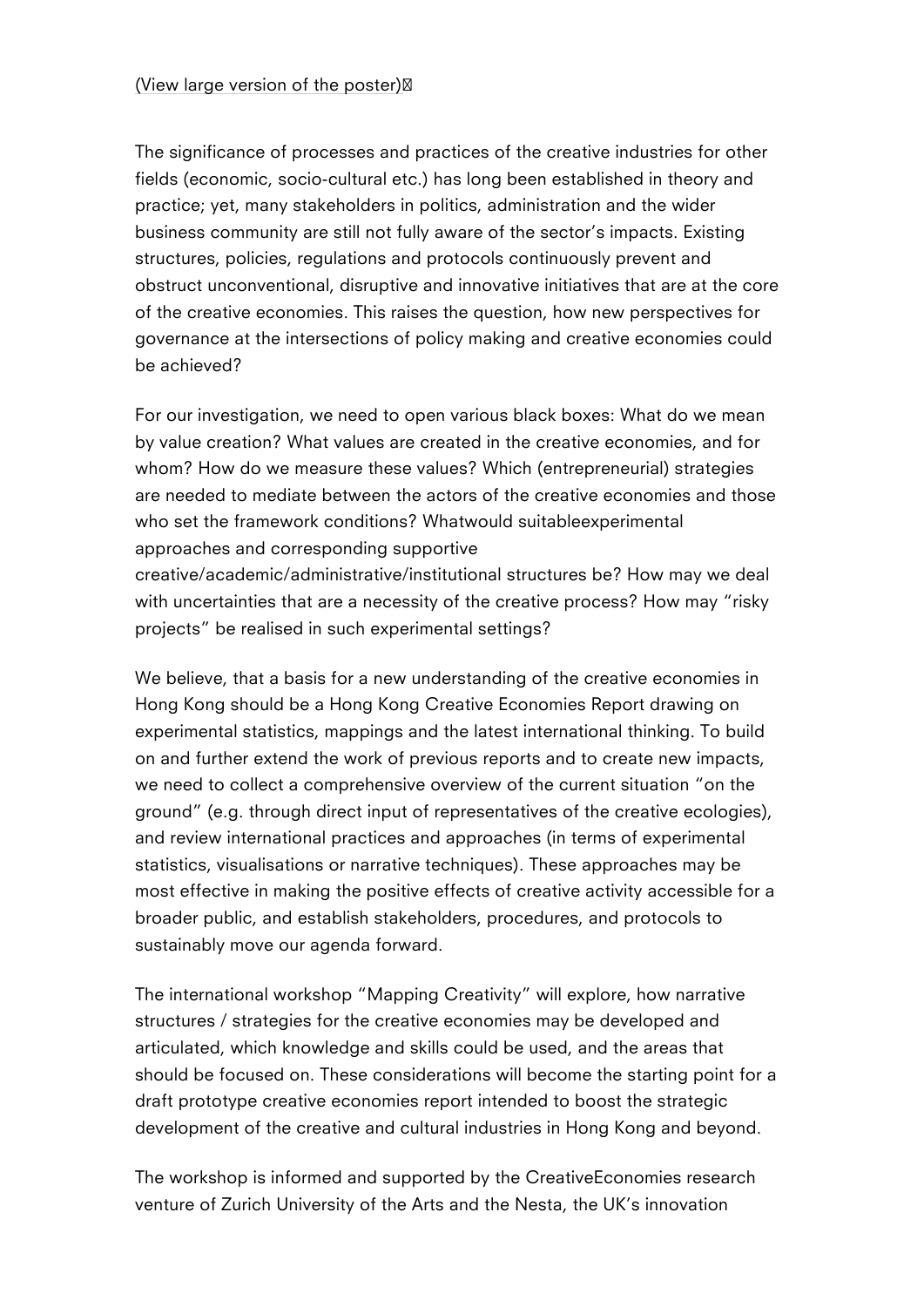foundation, that are currently preparing a prototype of a new European Creative Economies Report, to be presented in Berlin in 2020.

'Mapping Creativity' is acknowledged as an associated partner programme of Art Basel Hong Kong 2019.

#### Workshop Objectives

The workshop aims at achieving the following objectives:

- to better understand value creations in and the related governance approaches for the creative economies;
- to review and reflect existing international narrative strategies for mapping the creative economies;
- to draft new and alternative narrative approaches, utilising on emerging technologies, specific socio-cultural, economic or geographical situations;
- to draft/design outlines, guidelines, protocols and case studies for the further development of other new, alternative narrative strategies; and
- to consider the possibility of setting Hong Kong up as a "case study" and testing ground for these new, alternative narrative strategies.

#### Workshop Dates

25 March 2019, 13–18.30h 26 March 2019, 9.30–18h

#### Workshop Venue

Academy of Visual Arts Kai Tak-campus 51 Kwun Tong Road Kowloon City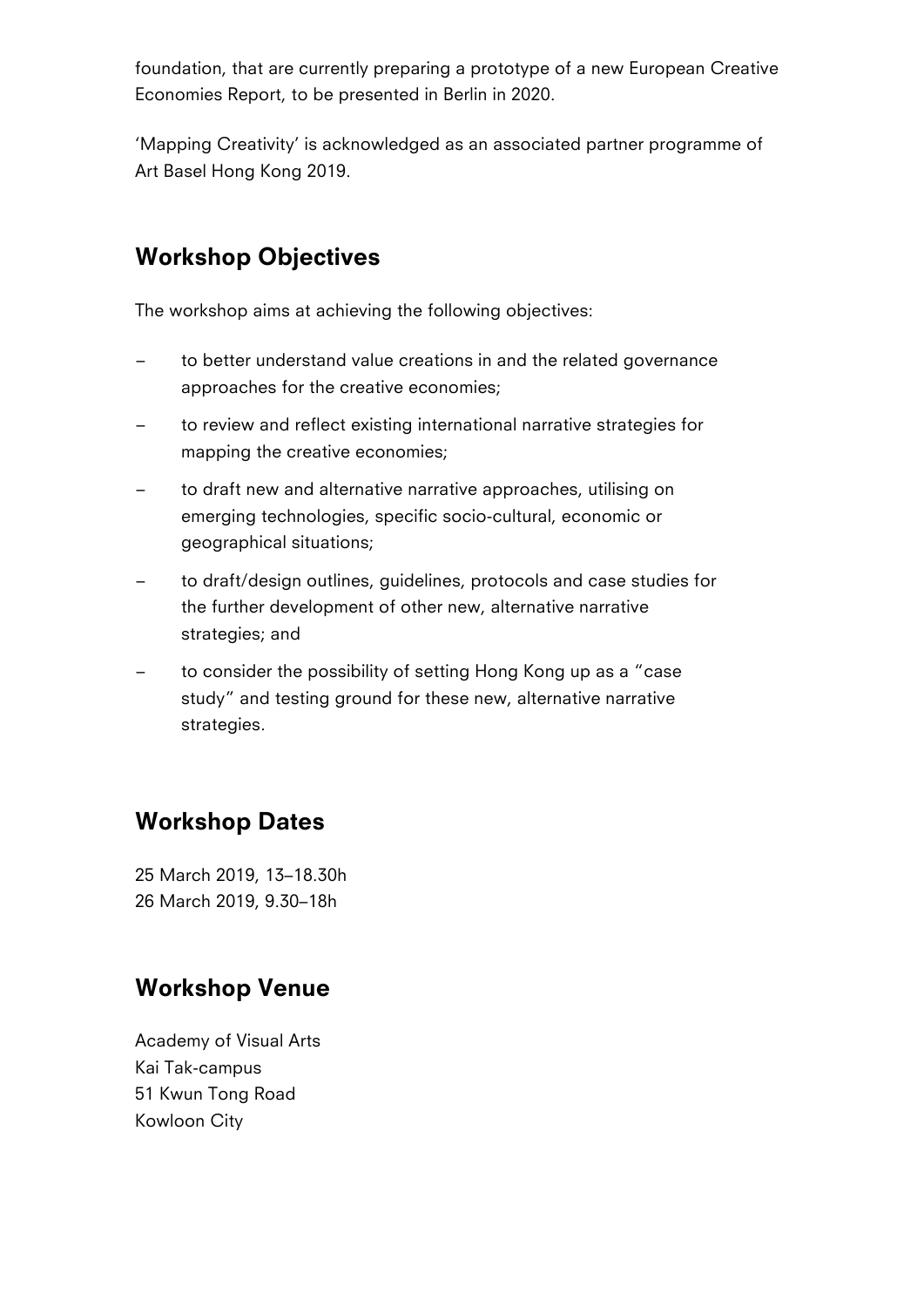### Co-Curators:

Peter Benz Academy of Visual Arts, HKBU Christoph Weckerle Zürich University of the Arts (ZHdK)

In collaboration with: Hazel Wong Academy of Visual Arts, HKBU

## Speakers

- Christoph Backes | Competence Centre of the German Government for Cultural and Creative Industries
- Peter Benz | Academy of Visual Arts, HKBU
- Géraldine Borio | Department of Architecture, HKU
- John Davies | Nesta, the UK's Innovation Foundation, London
- Laurent Gutierrez | School of Design, HK PolyU
- Desmond Hui | Hang Seng University of Hong Kong
- Michael Leung | artist and designer
- Patrick Mok | Department of Social Science, Hang Seng University of Hong Kong
- Kingsley Ng | Academy of Visual Arts, HKBU
- Roman Page | CreativeEconomies Research Venture, ZHdK | Statistical Office Canton of Zurich
- Christoph Weckerle | Zurich University of the Arts (ZHdK)
- Hartmut Wickert | CreativeEconomies Research Venture, ZHdK
- Ada Wong | Make a Difference Institute (MaD)

#### Graduates (in alphabetic order)

- Cheung King-Wai, Reds | Lee Shau Kee School of Creativity
- Law Wai-Shan, Susi | Arts & Culture Outreach (ACO)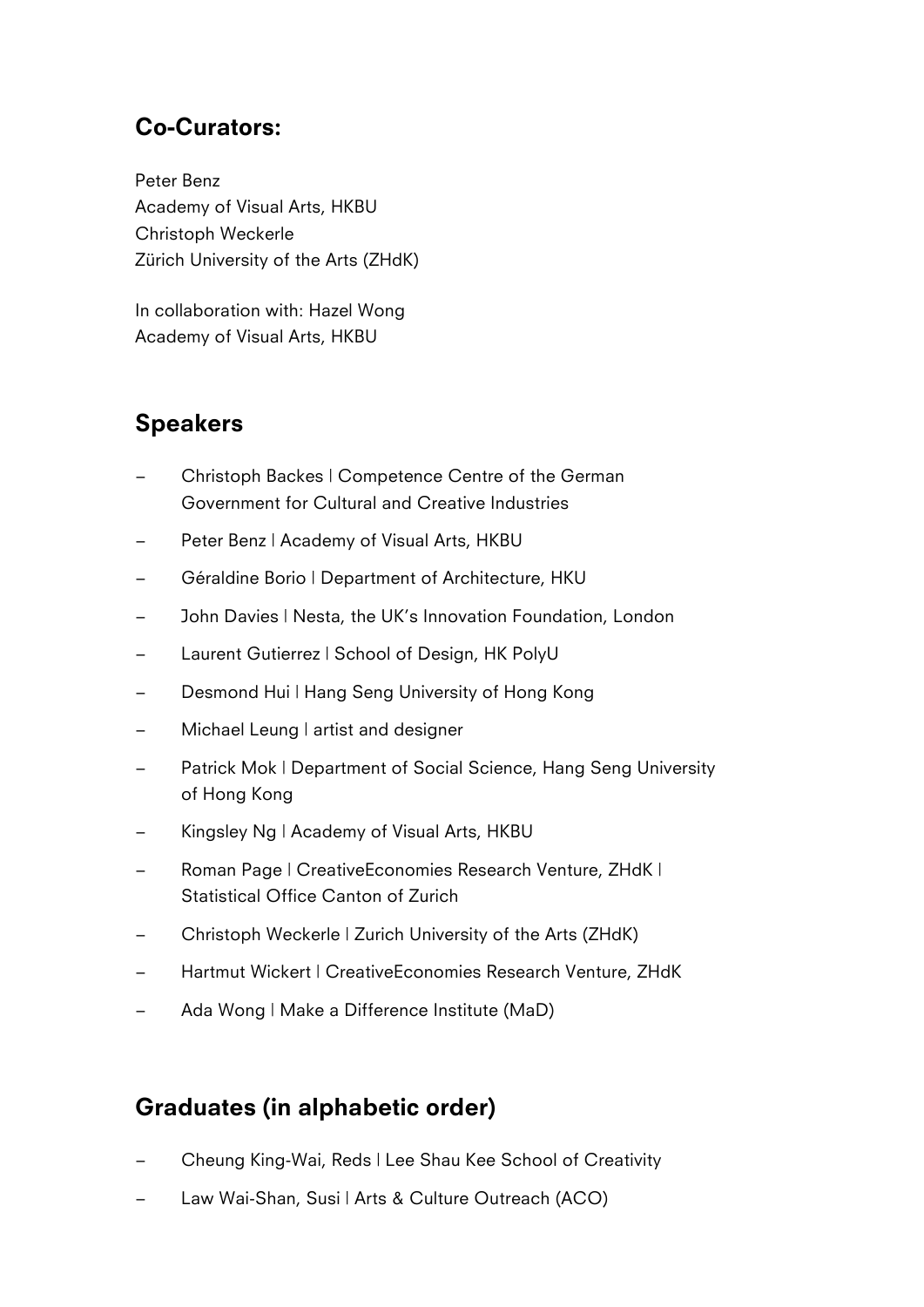- Ling Chi-Tang, Parry | Post Tree Lifestyle
- Ng Kong-Wah, Jane | Phenotypesetter

#### Target Participants

The workshop aims at gathering approx. 20 senior stakeholders from HK's creative economies together with active members of the local ecology and the general public to contribute their respective institutional and personal expertise and insights to the discourse, and eventually taking away concrete ideas and action items to be further developed in their institutions and/or in collaboration with other participants.

The individual presentations by the respective workshop speakers (specific timeslots to be confirmed) are open to VIP card holders of Art Basel and selected members of the academic/professional community (after RSVP).

#### Workshop Outline

| 25. Mar 19 | I. Analysing the Creative Eco-System: Why New Strategies are<br>Important    | (public)                          |
|------------|------------------------------------------------------------------------------|-----------------------------------|
| 13.00h     | Welcome & introduction                                                       | AVA, ZHdK                         |
| 13.30h     | Framing the global debate                                                    | Christoph Weckerle                |
|            | Challenges for governance & policy development                               |                                   |
| 14.00h     | Creative, Sustainable, Happy Cities                                          | Ada Wong                          |
| 14.30h     | Project "Phase 11" for the German Government                                 | Christoph Backes                  |
| 15.00h     | Q/A                                                                          | Christoph Weckerle<br>(moderator) |
| 15.30h     | <b>Break</b>                                                                 |                                   |
|            | Data visualisations and, mapping techniques: Case studies                    |                                   |
| 15.45h     | Mapping the creative economy - new approaches to<br>understanding the sector | John Davies                       |
| 16.15h     | Case study: Lake Constance Region (DE, AT, CH, LI)                           | Roman Page                        |
| 16.45h     | Case study: Mapping the Creative Clusters in Hong Kong                       | Desmond Hui                       |
| 17.15h     | Case study: HK In-Between                                                    | Géraldine Borio                   |
| 17.45h     | PLURIA - An alternative mapping of Asia                                      | <b>Laurent Gutierrez</b>          |
| 18.15h     | Q/A                                                                          | Patrick Mock (moderator)          |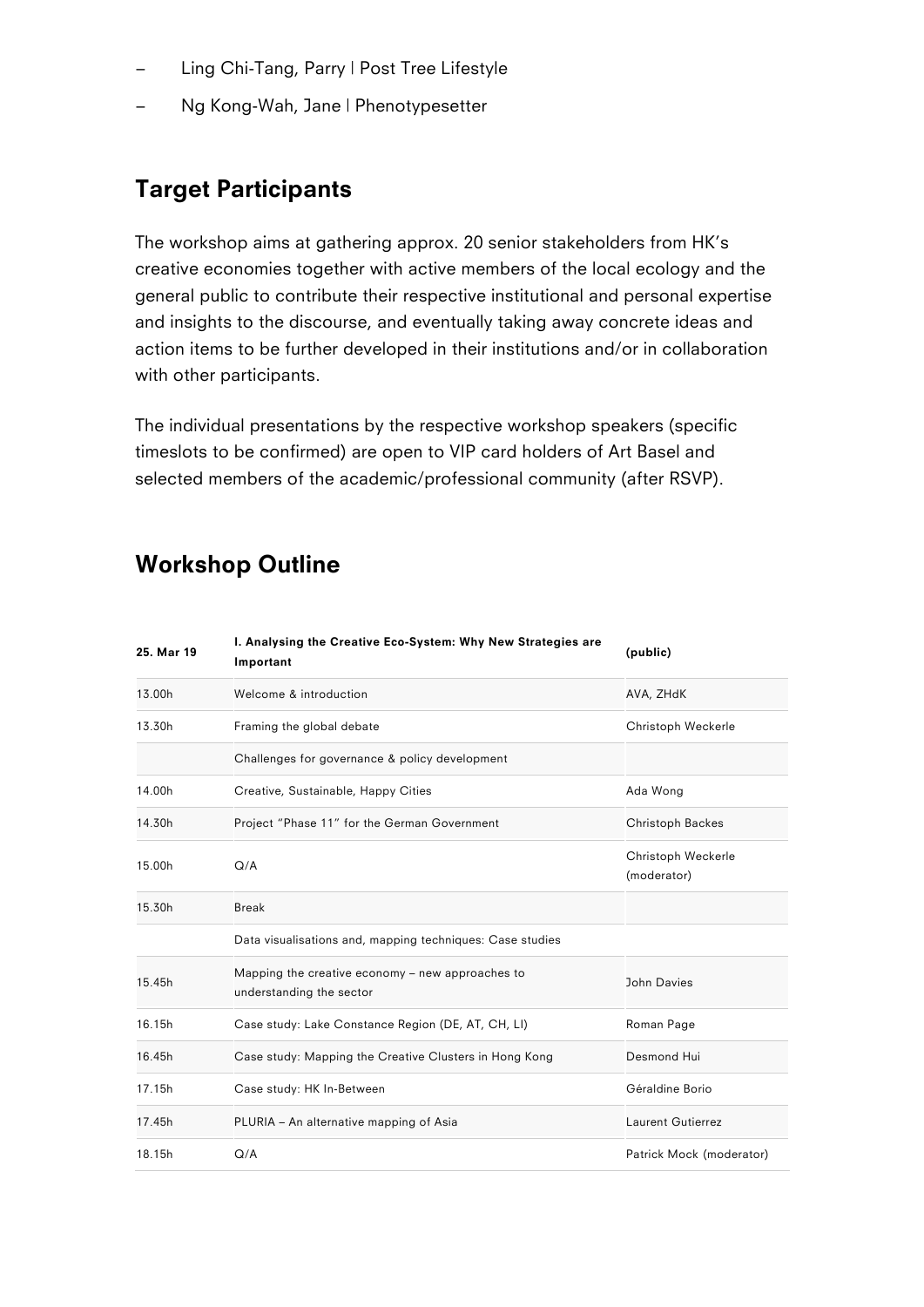| 26. Mar 19 | II. Challenges in Rethinking Creative Economies                         | (public)               |
|------------|-------------------------------------------------------------------------|------------------------|
|            | Motivations, incentives & obstacles                                     |                        |
| 9.30h      | Viability Beyond the Art Market                                         | Kingsley Ng            |
| 10.00h     | Part-time Pedagogies: Places for Emancipatory Learning                  | Michael Leung          |
| 10.30h     | Creative Livelihoods in Hong Kong?                                      | Peter Benz             |
| 11.00h     | <b>Practitioner Show Case I</b>                                         | Law Wai-Shan, Susi     |
| 11.15h     | <b>Practitioner Show Case II</b>                                        | Cheung King-Wai, Reds  |
| 11.30h     | <b>Break</b>                                                            |                        |
|            | Resources, practices & frameworks                                       |                        |
| 12.15h     | Leadership through artistic strategies – the case of performing<br>arts | <b>Hartmut Wickert</b> |
| 12.45h     | Funding "risky projects": A workshop with the City of Zurich            | Christoph Weckerle     |
| 13.15h     | <b>Practitioner Show Case III</b>                                       | Ling Chi-Tang, Parry   |
| 13.30h     | <b>Practitioner Show Case IV</b>                                        | Ng Kong-Wah, Jane      |
| 13.45h     | <b>Break</b>                                                            |                        |

| 26. Mar 19 | III. What do we Need to Do - in Hong Kong and/or Elsewhere?                  | (closed)                                                                                |
|------------|------------------------------------------------------------------------------|-----------------------------------------------------------------------------------------|
| 14.30h     | Existing mappings, statistics, publications in HK.                           | Hazel Wong (moderator)                                                                  |
|            | White spots: Where we should focus?                                          | Roundtable with local<br>and international experts,<br>stakeholder and<br>practitioners |
| 17.00h     | Next steps: Outlines, guidelines, protocols, case studies to be<br>developed | Peter Benz (moderator)                                                                  |

## Aftermath

(to be discussed during the workshop)